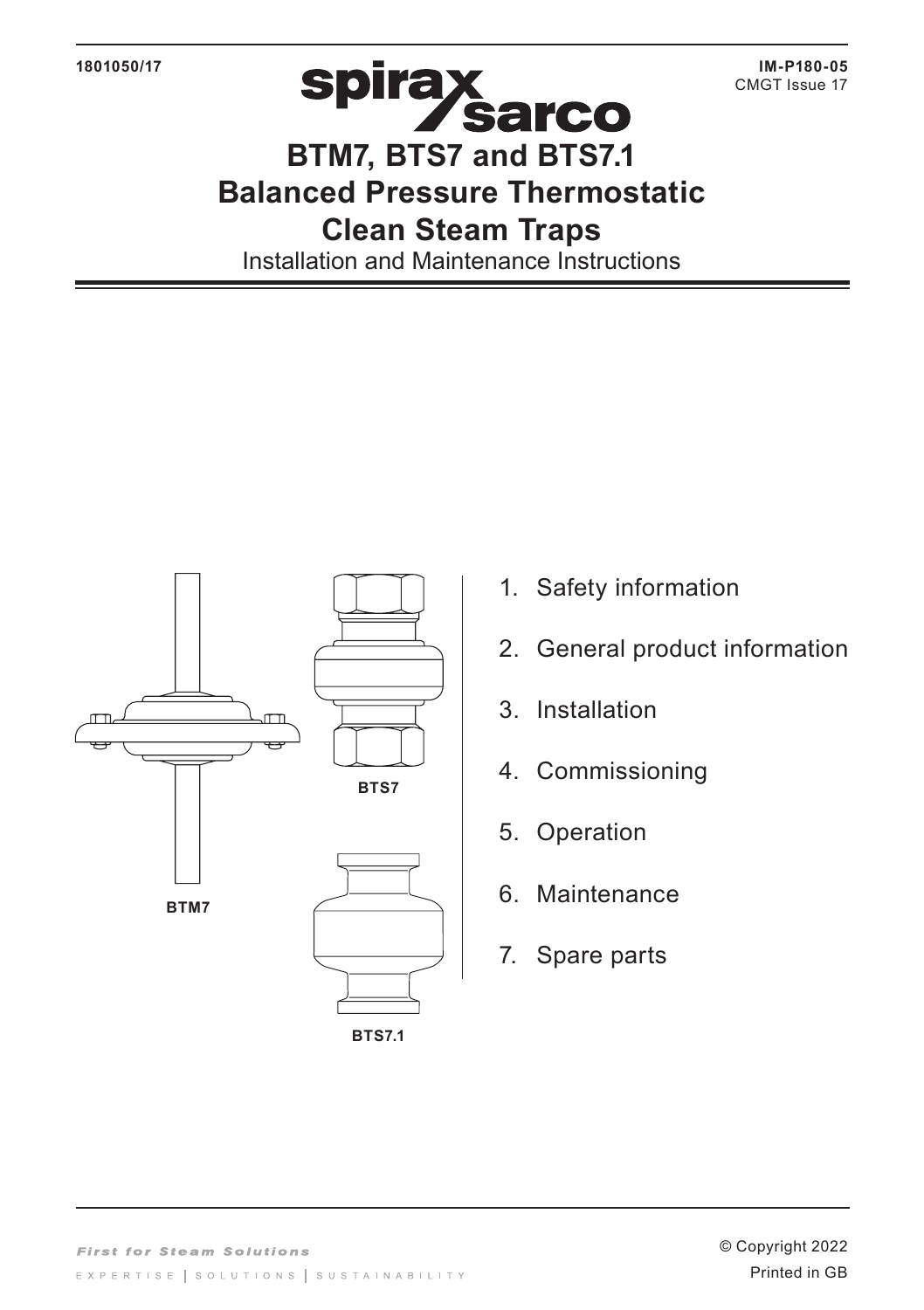# **1. Safety information**

**Safe operation of these products can only be guaranteed if they are properly installed, commissioned, used and maintained by qualified personnel (see Section 1.11) in compliance with the operating instructions. General installation and safety instructions for pipeline and plant construction, as well as the proper use of tools and safety equipment must also be complied with.**

# **1.1 Intended use**

**Referring to the Installation and Maintenance Instructions, product marking and Technical Information Sheet, check that the product is suitable for the intended use/application. The products listed** 

**below comply with the requirements of the EU Pressure Equipment Directive / UK Pressure Equipment** 

**(Safety) Regulations and carry the**  $\epsilon$  **mark when so required.** 

**The products fall within the following Pressure Equipment Directive (PED) categories:**

| Product       | Group 2<br>Gases | Group 2<br>Liquids |
|---------------|------------------|--------------------|
| BTM7          | <b>SEP</b>       | <b>SEP</b>         |
| BTS7          | <b>SEP</b>       | <b>SEP</b>         |
| <b>BTS7.1</b> | <b>SEP</b>       | <b>SEP</b>         |

- **i) The products have been specifically designed for use on steam, air or water/condensate which are in Group 2 of the above mentioned Pressure Equipment Directive (PED). The products' use on other fluids may be possible but, if this is contemplated, Spirax Sarco should be contacted to confirm the suitability of the product for the application being considered.**
- **ii) Check material suitability, pressure and temperature and their maximum and minimum values. If the maximum operating limits of the product are lower than those of the system in which it is being fitted, or if malfunction of the product could result in a dangerous overpressure or overtemperature occurrence, ensure a safety device is included in the system to prevent such over-limit situations.**
- **iii) Determine the correct installation situation and direction of fluid flow.**
- **iv) Spirax Sarco products are not intended to withstand external stresses that may be induced by any system to which they are fitted. It is the responsibility of the installer to consider these stresses and take adequate precautions to minimise them.**
- **v) Remove protection covers from all connections and protective film from all name-plates, where appropriate, before installation on steam or other high temperature applications.**

# **1.2 Access**

**Ensure safe access and if necessary a safe working platform (suitably guarded) before attempting to work on the product. Arrange suitable lifting gear if required.**

# **1.3 Lighting**

**Ensure adequate lighting, particularly where detailed or intricate work is required.**

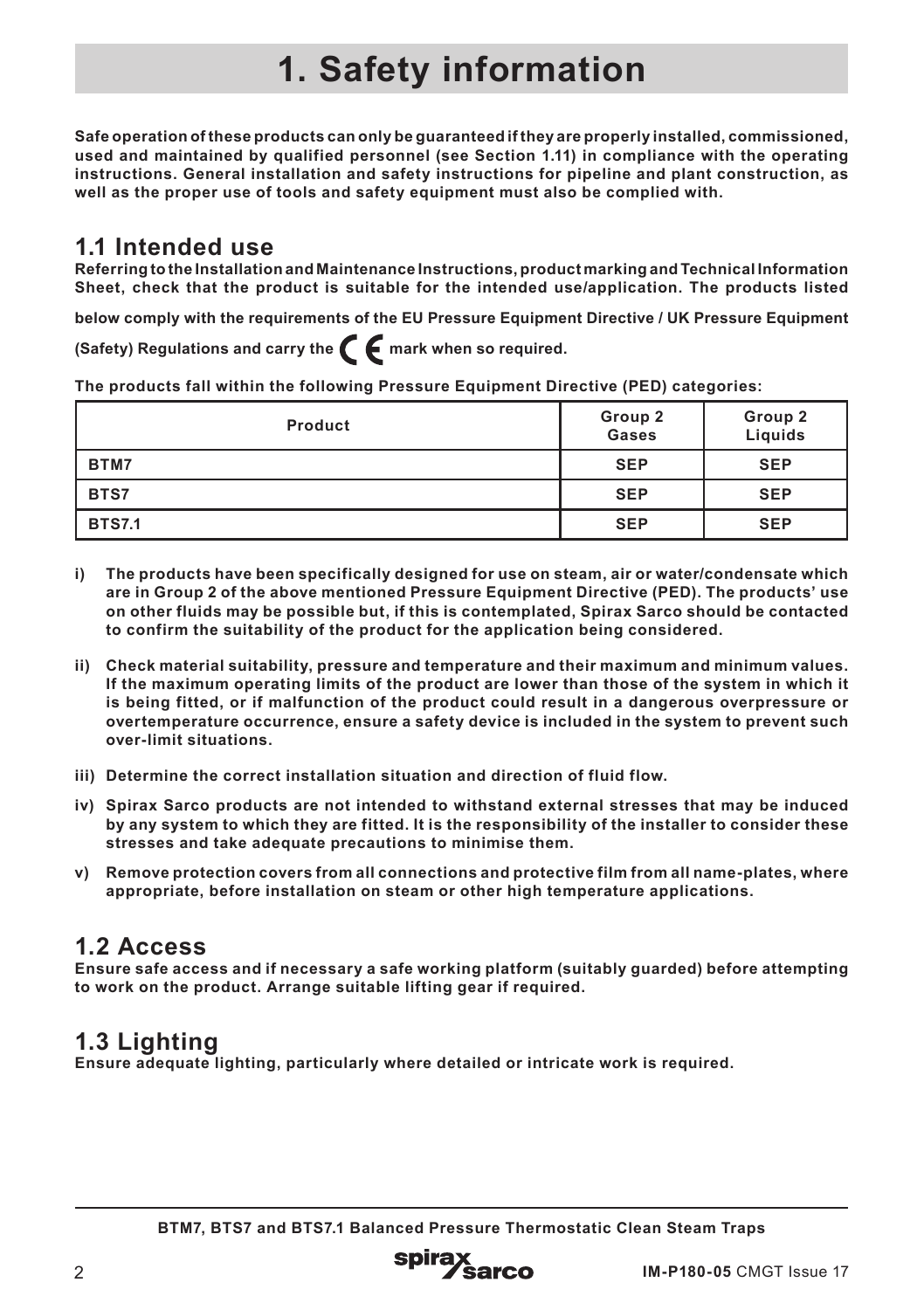# **1.4 Hazardous liquids or gases in the pipeline**

**Consider what is in the pipeline or what may have been in the pipeline at some previous time. Consider: flammable materials, substances hazardous to health, extremes of temperature.**

#### **1.5 Hazardous environment around the product**

**Consider: explosion risk areas, lack of oxygen (e.g. tanks, pits), dangerous gases, extremes of temperature, hot surfaces, fire hazard (e.g. during welding), excessive noise, moving machinery.**

#### **1.6 The system**

**Consider the effect on the complete system of the work proposed. Will any proposed action (e.g. closing isolation valves, electrical isolation) put any other part of the system or any personnel at risk?** 

**Dangers might include isolation of vents or protective devices or the rendering ineffective of controls or alarms. Ensure isolation valves are turned on and off in a gradual way to avoid system shocks.**

#### **1.7 Pressure systems**

**Ensure that any pressure is isolated and safely vented to atmospheric pressure. Consider double isolation (double block and bleed) and the locking or labelling of closed valves. Do not assume that the system has depressurised even when the pressure gauge indicates zero.**

#### **1.8 Temperature**

**Allow time for temperature to normalise after isolation to avoid danger of burns.**

**If parts made from FKM have been subjected to a temperature above 250 °C (482 °F), it may have decomposed and formed flourine compounds, fluro hydrocarbons and fluro olefins. When subjected to temperatures above 500 °C (932 °F) parts made from FKM may ignite. Combustion residues are very corrosive and acidic, so acid-resistant gloves should be worn when handling, and calcium oxide/hydroxide can be used to neutralise it.**

### **1.9 Tools and consumables**

**Before starting work ensure that you have suitable tools and/or consumables available. Use only genuine Spirax Sarco replacement parts.**

### **1.10 Protective clothing**

**Consider whether you and/or others in the vicinity require any protective clothing to protect against the hazards of, for example, chemicals, high/low temperature, radiation, noise, falling objects, and dangers to eyes and face.**

### **1.11 Permits to work**

**All work must be carried out or be supervised by a suitably competent person.**

**Installation and operating personnel should be trained in the correct use of the product according to the Installation and Maintenance Instructions.**

**Where a formal 'permit to work' system is in force it must be complied with. Where there is no such system, it is recommended that a responsible person should know what work is going on and, where necessary, arrange to have an assistant whose primary responsibility is safety. Post 'warning notices' if necessary.**

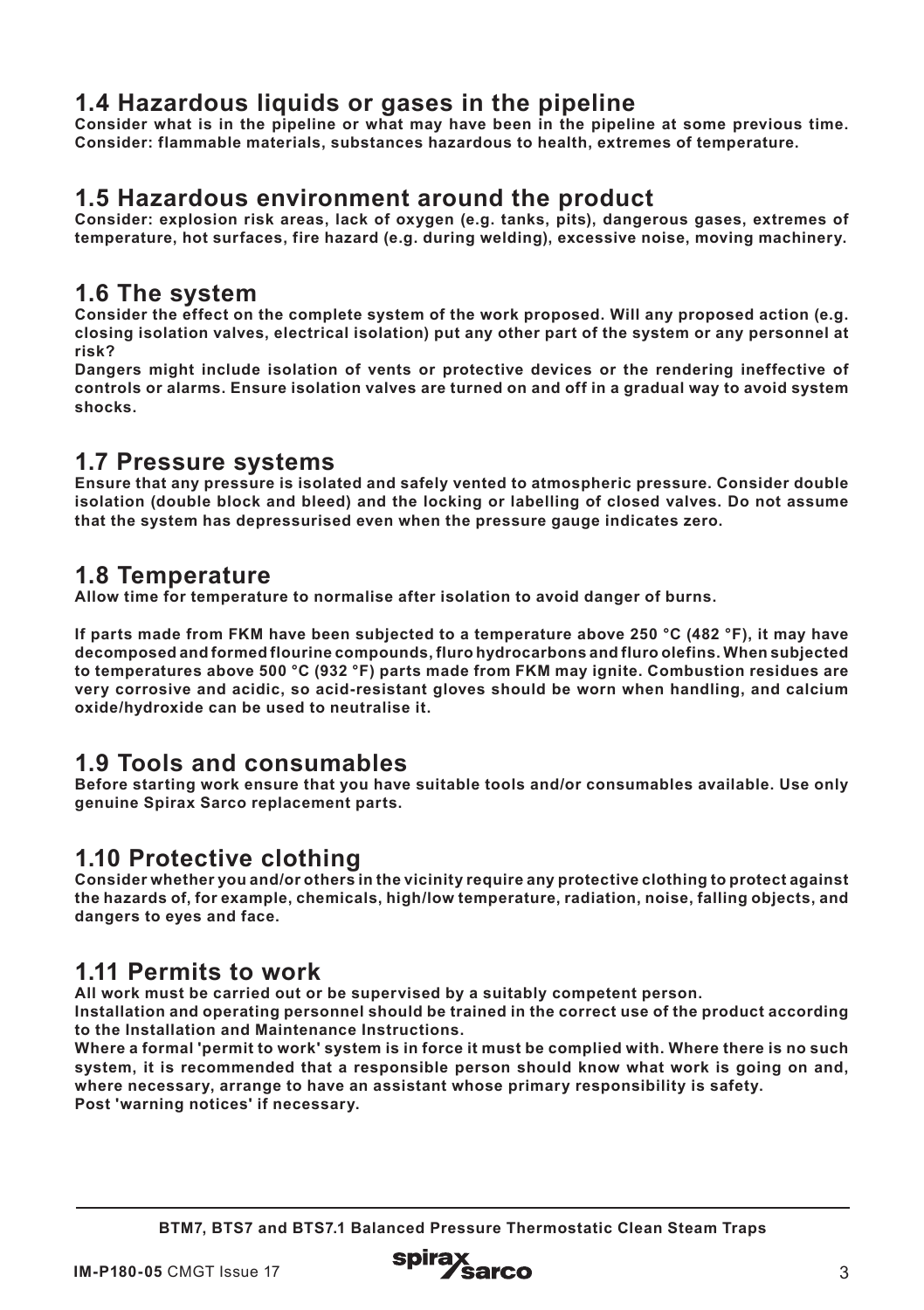# **1.12 Handling**

**Manual handling of large and/or heavy products may present a risk of injury. Lifting, pushing, pulling, carrying or supporting a load by bodily force can cause injury particularly to the back. You are advised to assess the risks taking into account the task, the individual, the load and the working environment and use the appropriate handling method depending on the circumstances of the work being done.**

## **1.13 Residual hazards**

**In normal use the external surface of the product may be very hot. If used at the maximum permitted operating conditions the surface temperature of some products may reach temperatures in excess of 300 °C (572 °F).**

**Many products are not self-draining. Take due care when dismantling or removing the product from an installation (refer to 'Maintenance instructions').**

# **1.14 Freezing**

**Provision must be made to protect products which are not self-draining against frost damage in environments where they may be exposed to temperatures below freezing point.**

# **1.15 Disposal**

**Unless otherwise stated in the Installation and Maintenance Instructions, this product is recyclable and no ecological hazard is anticipated with its disposal providing due care is taken, except:**

#### **FKM:**

- **- Can be landfilled, when in compliance with National and Local regulations (waste code no.57502 - rubber waste; Germany).**
- **- Can be incinerated when in compliance with National and Local regulations.**
- **- Is insoluble in water.**
- **- Is soluble in aromatic hydrocarbons.**

# **1.16 Returning products**

**Customers and stockists are reminded that under EC Health, Safety and Environment Law, when returning products to Spirax Sarco they must provide information on any hazards and the precautions to be taken due to contamination residues or mechanical damage which may present a health, safety or environmental risk. This information must be provided in writing including Health and Safety data sheets relating to any substances identified as hazardous or potentially hazardous.**

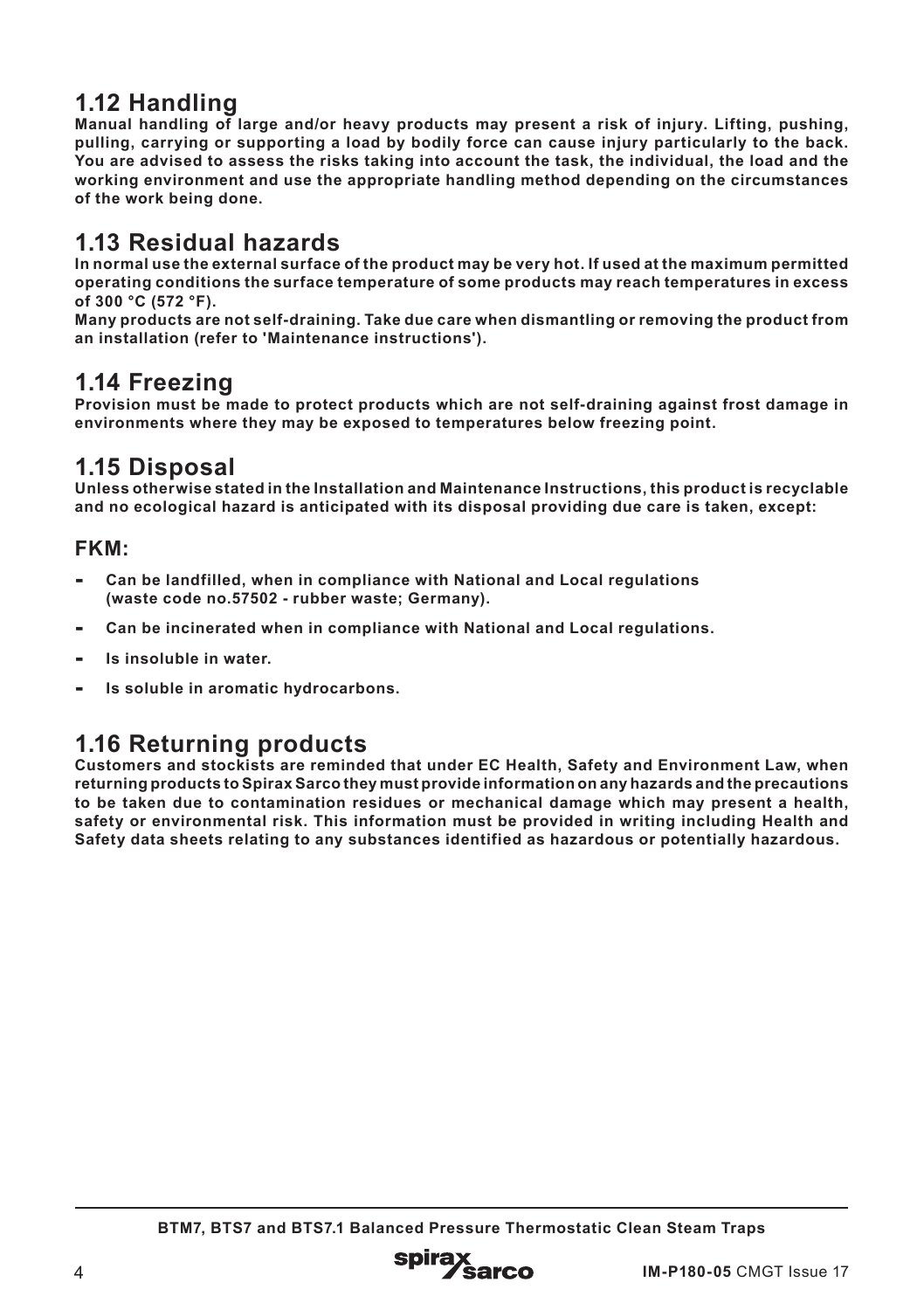# **2. General product information**

### **2.1 Description**

The **BTM7** clean (maintainable), **BTS7** and **BTS7.1** (sealed) are thermostatic steam traps designed to remove condensate from clean (chemical-free) steam systems with minimal backing up of condensate, to a maximum pressure of 7 bar g.

These traps are wholly manufactured using 316L stainless steel with minimal crevices, are designed to be self-draining. The **BTS7.1** has an internal finish of 0.5 um Ra whilst the external finish is 0.75 um Ra. The **BTM7** and **BTS7** have a typical surface finish of 1.6 - 3.2 µm Ra. As standard the **BTM7** is fitted with



**BTM7, BTS7 and BTS7.1 Balanced Pressure Thermostatic Clean Steam Traps**

**IM-P180-05 CMGT Issue 17 Spirax Sarco** 5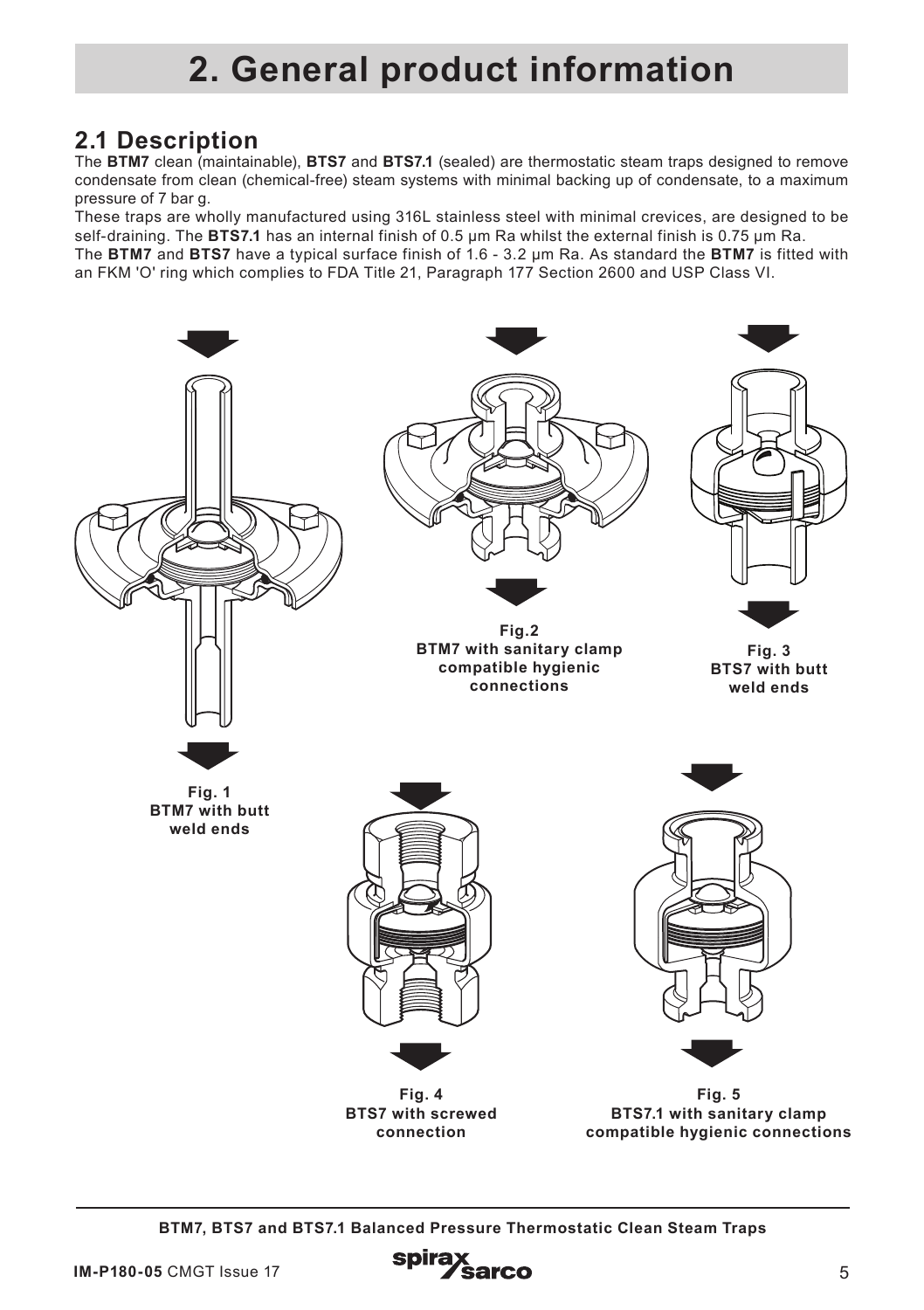### **Standards**

#### **BTM7**

- The BTM7 has been designed and manufactured in general accordance with ASME BPE standards.
- The unit also complies with the requirements of the EU Pressure Equipment Directive / UK Pressure Equipment (Safety) Regulation.
- FDA CFR Title 21. Paragraph 177.2600.
- USP Class VI Biological Reactivity Cytotoxicity Testing In-Vivo <88> extracted at 121°C for 1 hour.

ADI Free (Animal Derived Ingredients) for materials used, manufacturing processes involved in producing the part.

- TSE/BSE Free as Certified.
- EC1935 : 2004.
- Full material lot number product traceability.

#### **BTS7.1**

- The BTS7.1 has been designed and manufactured in general accordance with ASME BPE standards.
- The unit also complies with requirements of the EU Pressure Equipment Directive/UK Pressure Equipment (Safety) Regulation.

#### **BTS7**

- The BTS7 has been designed and manufactured in general accordance with ASME BPE standards.
- The unit also complies with requirements of the EU Pressure Equipment Directive/UK Pressure Equipment (Safety) Regulation.

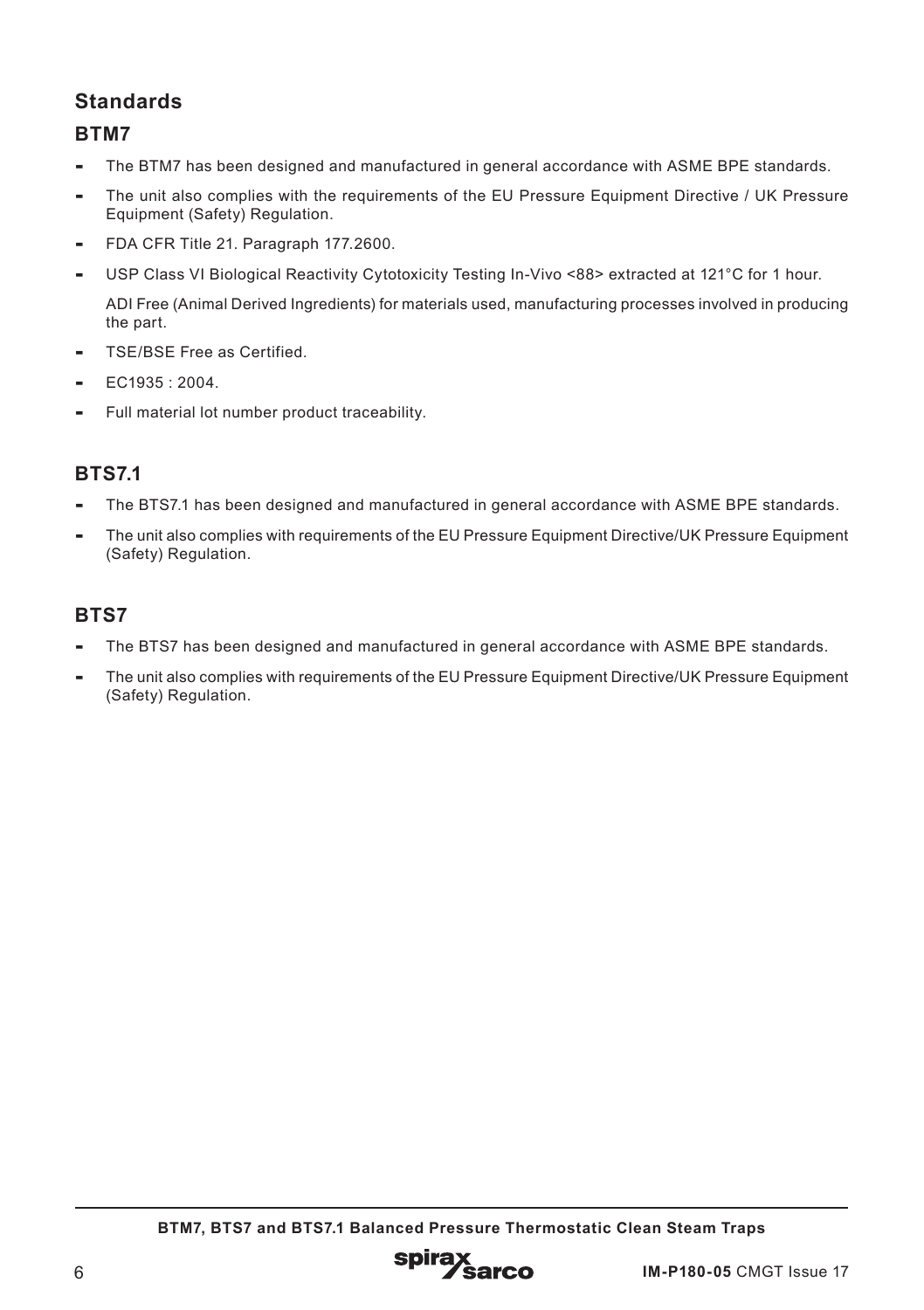### **Certification**

**BTM7** - This product is available with the following certification:

- **-** EN 10204 3.1 Material Certification Pressure Retaining Parts Chargeable
- **-** EN 10204 3.1 Material Certification for Wetted Parts including the WFI element fill (also available for element spares) - Chargeable.
- **-** Typical Internal Surface Finish F.O.C.
- **-** Certificate of Compliance for FDA, USP Class VI Testing Statement, and ADI Free Statement F.O.C.
- **-** TSE-BSE Statement F.O.C.
- **-** EC1935:2004 Declaration of Compliance F.O.C.
- **-** Declaration of Conformity BS EN ISO 14644-1:2015 Class 7 Clean Room F.O.C.
- **-** Typical Test Report F.O.C.

**Note:** All certification/inspection requirements must be stated at the time of order placement, and may be subject to additional cost as detailed above.

**BTS7.1 -** This product is available with the following certification:

- **-** EN 10204 3.1 Material Certification Pressure Retaining Parts Chargeable
- **-** EN 10204 3.1 Material Certification for Wetted Parts including the WFI element fill Chargeable
- **-** Specific Internal Surface Finish Chargeable.
- **-** Typical Internal Surface Finish F.O.C.
- **-** Certificate of Compliance for FDA and ADI Free Statement F.O.C.
- **-** TSE-BSE Statement F.O.C.
- **-** EC1935:2004 Declaration of Compliance F.O.C.
- **-** Declaration of Conformity BS EN ISO 14644-1:2015 Class 7 Clean Room F.O.C.
- **-** Typical Test Report F.O.C.

**Note:** All certification/inspection requirements must be stated at the time of order placement, and may be subject to additional cost as detailed above.

**Certification continued on next page**

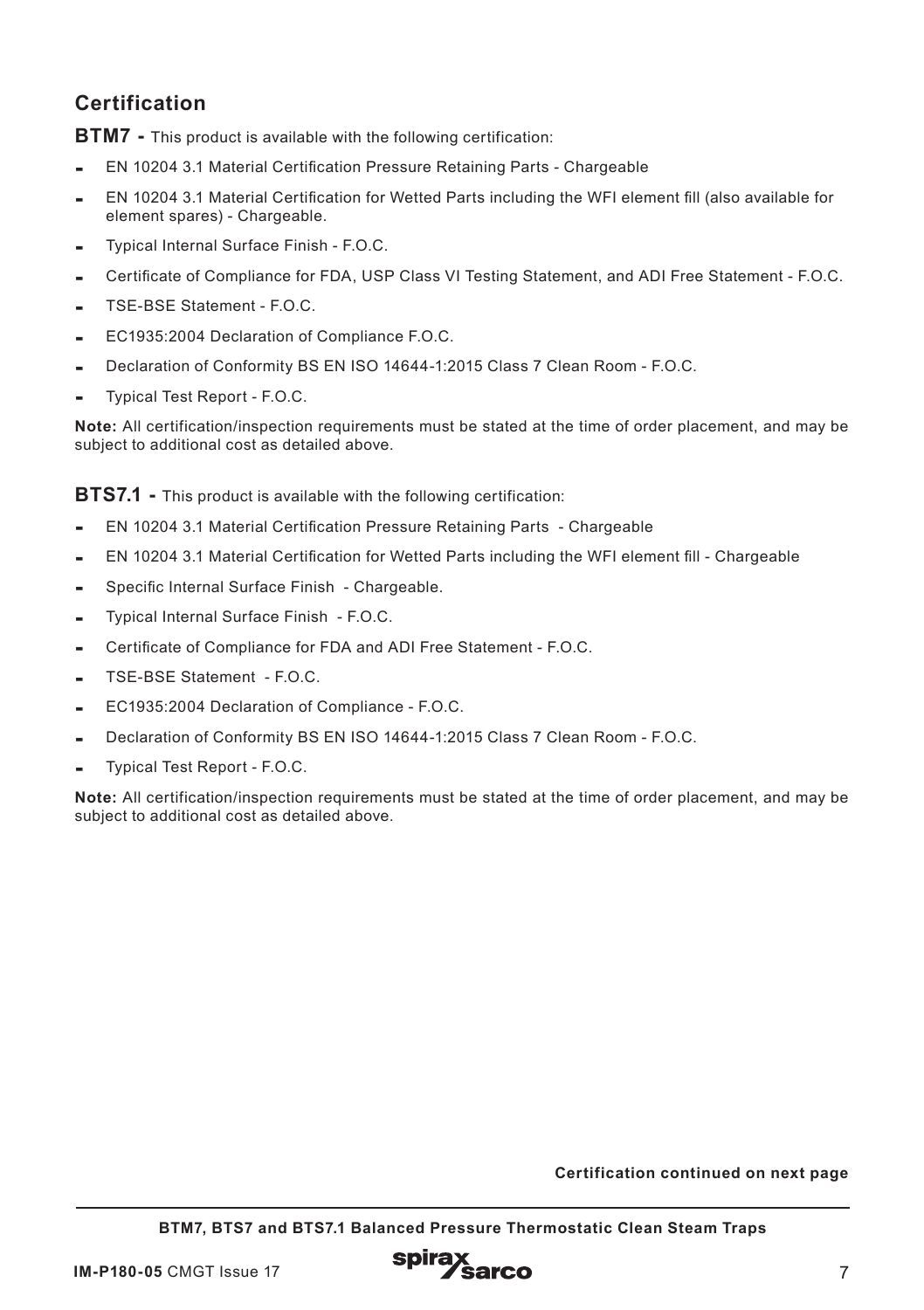**BTS7 -** This product is available with the following certification:

- **-** Certificate of Compliance for FDA and ADI Free Statement F.O.C.
- **-** TSE-BSE Statement F.O.C.
- **-** Declaration of Conformity BS EN ISO 14644-1:2015 Class 7 Clean Room F.O.C.

**Note:** All certification/inspection requirements must be stated at the time of order placement, and may be subject to additional cost as detailed above.

**Note** For further product data see the following Technical Information sheets:

**- BTM7** TI-P180-11 **- BTS7** TI-P180-03 **- BTS7.1** TI-P180-40

# **2.2 Sizes and pipe connections**

| <b>Standard</b> | <b>Issue</b> | Type     |                 |             |                 | <b>Sizes</b>    |             |             |             |
|-----------------|--------------|----------|-----------------|-------------|-----------------|-----------------|-------------|-------------|-------------|
| <b>ASME BPE</b> |              | Type A   |                 |             | $\frac{1}{2}$ " | $\frac{3}{4}$ " |             |             |             |
|                 |              | Type B   |                 |             |                 |                 | 1"          |             |             |
|                 | 2001-02      | Series 2 |                 |             | <b>DN15</b>     |                 |             |             |             |
| DIN32676        |              | Series A |                 |             | <b>DN15</b>     |                 |             |             |             |
|                 | 2009-05      | Series B | DN <sub>8</sub> | <b>DN10</b> | <b>DN15</b>     | <b>DN20</b>     | <b>DN25</b> | <b>DN32</b> | <b>DN40</b> |
|                 |              | Series C |                 |             | $\frac{1}{2}$ " | $\frac{3}{4}$ " | 1"          |             |             |

**Sanitary clamp ended variants**

#### **Tube ended variants**

| <b>Standard</b> | <b>Issue</b> | <b>Type</b> | <b>Sizes</b>    |             |             |             |             |  |  |
|-----------------|--------------|-------------|-----------------|-------------|-------------|-------------|-------------|--|--|
| DIN11866        | 2016-11      | Series A    |                 |             | <b>DN15</b> |             |             |  |  |
|                 |              | Series C    |                 |             | <b>DN15</b> | <b>DN20</b> | <b>DN25</b> |  |  |
| DIN11850        | 1999-01      | Series 2    |                 | <b>DN10</b> | <b>DN15</b> |             |             |  |  |
| ISO1127         | 1997         | Series 1    | DN <sub>8</sub> | <b>DN10</b> | <b>DN15</b> |             |             |  |  |

#### **Screw ended variants**

| Standard   | <b>Issue</b> | Type | <b>Sizes</b> |               |                 |                 |                   |  |  |
|------------|--------------|------|--------------|---------------|-----------------|-----------------|-------------------|--|--|
| Socket BSP |              |      |              | $\frac{1}{4}$ | $\frac{1}{2}$ " | $\frac{3}{4}$ " | $A$ <sub>11</sub> |  |  |
| Socket NPT |              |      |              |               |                 |                 |                   |  |  |

**Note**: Consult SSP list for available types. For other connections please consult Spirax Sarco.

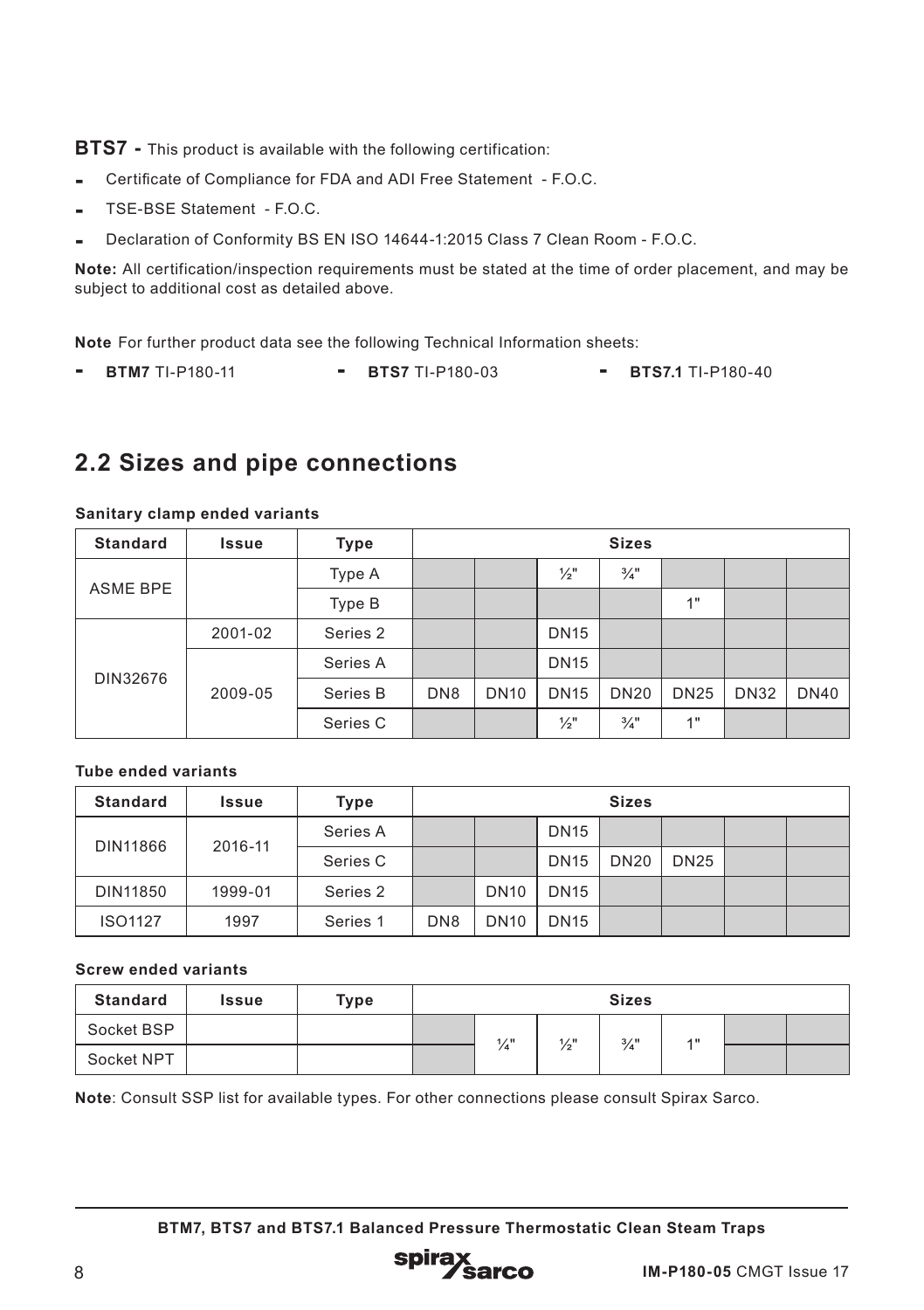# **2.2 Sizes and pipe connections (continued)**

|                   | BTS7                                                                                                                                                                                                                                                                                                                                                                                                                | <b>BTS7.1</b>                         |
|-------------------|---------------------------------------------------------------------------------------------------------------------------------------------------------------------------------------------------------------------------------------------------------------------------------------------------------------------------------------------------------------------------------------------------------------------|---------------------------------------|
| <b>Screwed</b>    | <b>Butt weld</b>                                                                                                                                                                                                                                                                                                                                                                                                    | Sanitary clamp                        |
| <b>BSP or NPT</b> | $O/D \times 16$ swg (0.065") wall thickness tube                                                                                                                                                                                                                                                                                                                                                                    | compatible<br>hygienic<br>connections |
| $\frac{1}{4}$ "   |                                                                                                                                                                                                                                                                                                                                                                                                                     |                                       |
| $\frac{1}{2}$ "   | $\frac{1}{2}$ "                                                                                                                                                                                                                                                                                                                                                                                                     | $\frac{1}{2}$ "                       |
| $\frac{3}{4}$ "   | $\frac{3}{4}$ "                                                                                                                                                                                                                                                                                                                                                                                                     | $\frac{3}{4}$ "                       |
| 1"                | 1"                                                                                                                                                                                                                                                                                                                                                                                                                  |                                       |
|                   | DIN 11850 (Series 1) tube butt weld ends<br>- 12 mm O/D x 1.0 mm wall thickness tube butt weld (DN10-D)<br>- 18 mm O/D x 1.0 mm wall thickness tube butt weld (DN10-D)<br>ISO 1127 (Series 1) tube butt weld ends<br>- 13.5 mm O/D x 1.6 mm wall thickness tube butt weld (DN8-I)<br>- 17.2 mm O/D x 1.6 mm wall thickness tube butt weld (DN10-I)<br>- 21.3 mm O/D x 1.6 mm wall thickness tube butt weld (DN15-I) |                                       |

#### **Notes:**

- **1** On request other connection options are available at extra cost. Please note that seat end spares for specially requested connections will require a minimum order quantity - Please consult Spirax Sarco for further information.
- **2** The BTS7.1 trap is designed to be self draining for vertical installation (discharge down) ½" ¾" trap should be fitted with a  $\frac{3}{4}$ " gasket at the inlet.

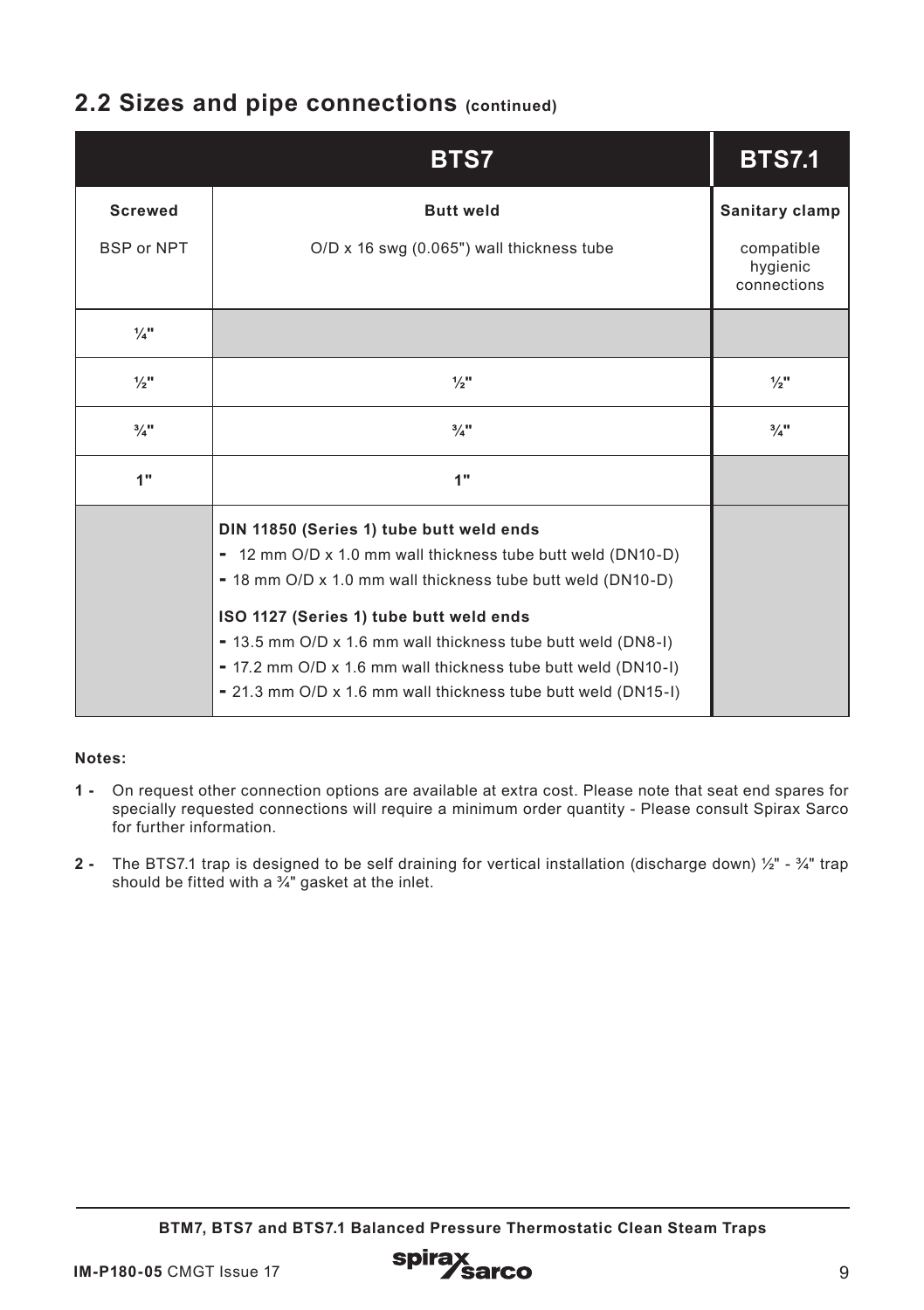# **2.3 Pressure/temperature limits**



The product should not be used in this region as damage to the internals may occur.

|            | Body design conditions                                 |               |                          | PN7                                     |
|------------|--------------------------------------------------------|---------------|--------------------------|-----------------------------------------|
|            |                                                        |               |                          |                                         |
| PMA        | Maximum allowable pressure                             |               |                          | 7 bar q @ 170 °C (101.5 psi q @ 338 °F) |
|            | TMA Maximum allowable temperature                      |               |                          | 170 °C @ 7 bar g (338 °F @ 101.5 psi g) |
|            |                                                        | BTM7          | $-10 °C$                 | (14 °F)                                 |
|            | Minimum allowable temperature                          | BTS7          | $-254 °C$                | $(-425 °F)$                             |
|            |                                                        | <b>BTS7.1</b> | $-254 °C$                | $(-425 °F)$                             |
| <b>PMO</b> | Maximum operating pressure for saturated steam service | 7 bar q       | $(101.5 \text{ psi } q)$ |                                         |
| TMO        | Maximum operating temperature                          |               |                          | (338 °F)                                |
|            | Minimum operating temperature                          |               | 0 °C                     | (32 °F)                                 |
|            | Designed for a maximum cold hydraulic test pressure    | 10.7 bar q    | $(155.2 \text{ psi g})$  |                                         |

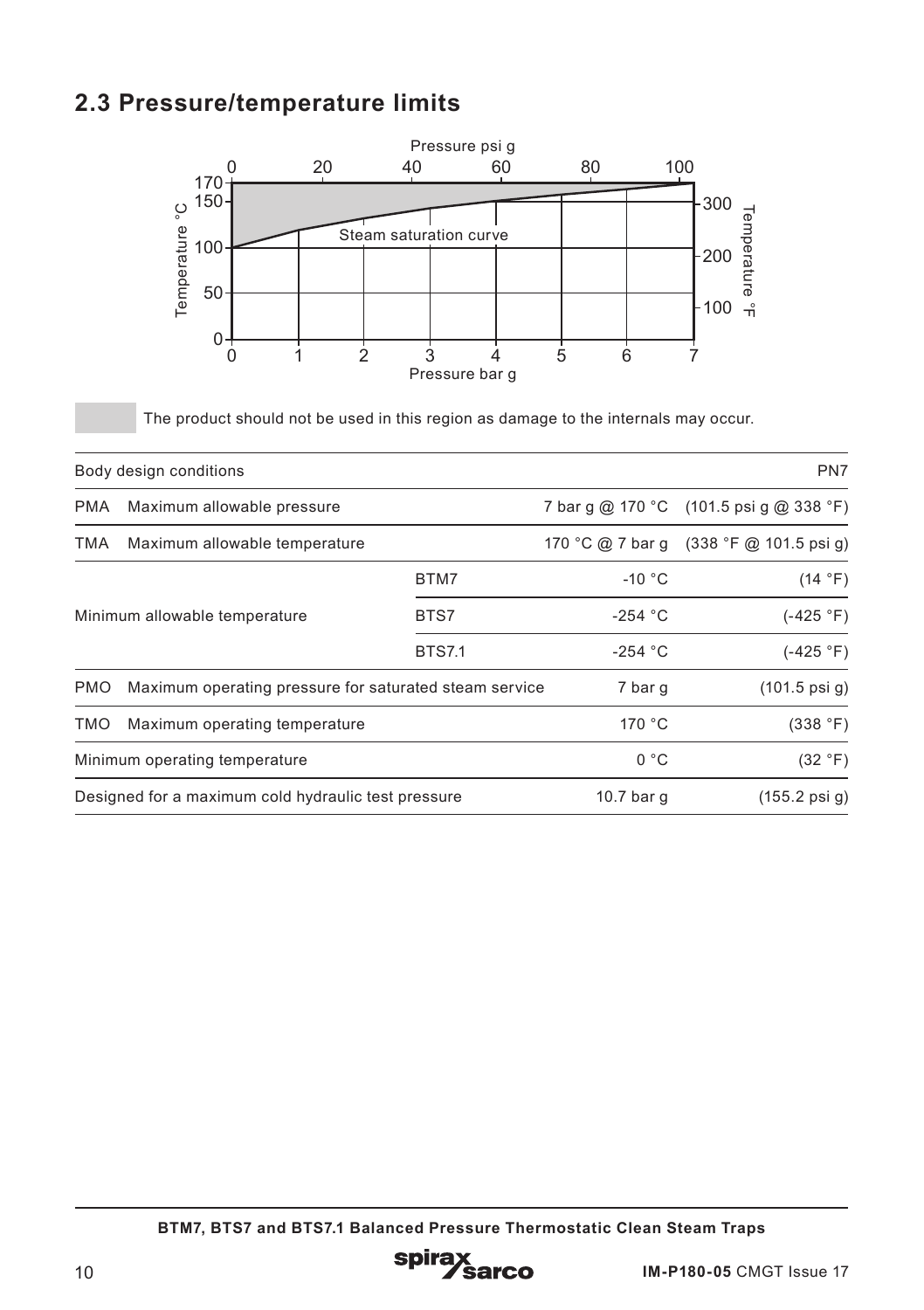# **3. Installation**

#### **Note: Before actioning any installation observe the 'Safety information' in Section 1.**

Referring to the Installation and Maintenance Instructions, product marking and Technical Information Sheet, check that the product is suitable for the intended installation:

- **3.1** Check materials, pressure and temperature and their maximum values. If the maximum operating limit of the product is lower than that of the system in which it is being fitted, ensure that a safety device is included in the system to prevent overpressurisation.
- **3.2** Determine the correct installation situation and the direction of fluid flow.
- **3.3** Remove protection covers from all connections and protective film from all name- plates, where appropriate, before installation on steam or other high temperature applications.
- **3.4** The trap is designed to be fitted in vertical lines with flow downwards so that it can be self-draining. Check flow arrow for correct orientation. Fittings, clamps and gaskets for pipe end connections are not supplied. Do not expose the element to superheat conditions since over expansion may result. Installation should include a suitable cooling leg to avoid condensate back-up into process equipment under normal operating conditions.

Caution: Do not overtighten clamp. This may cause the seal to spread/extrude and interface with element frame. It is normally only necessary to take up slack and tighten the nut by half a turn maximum.

**3.5** If the trap is to be subjected to a hydraulic test at the full design pressure, before conducting the test, it is preferable to remove the internals to minimize the risk of damage where applicable.

#### **Caution: In order to prevent undue stresses on the pipeline and steam trap, ensure adequate provision is made for thermal expansion.**

**Note:** The body and element must be handled carefully to ensure that surfaces are not damaged. If the trap is to discharge to atmosphere ensure it is to a safe place, the discharging fluid may be at a temperature of 100 °C (212 °F).

# **4. Commissioning**

After installation or maintenance ensure that the system is fully functional. Carry out tests on any alarms or protective devices.

**Note**: As with all steam systems it is very important that the pressure is built up slowly to avoid possible damage to any sensitive equipment.

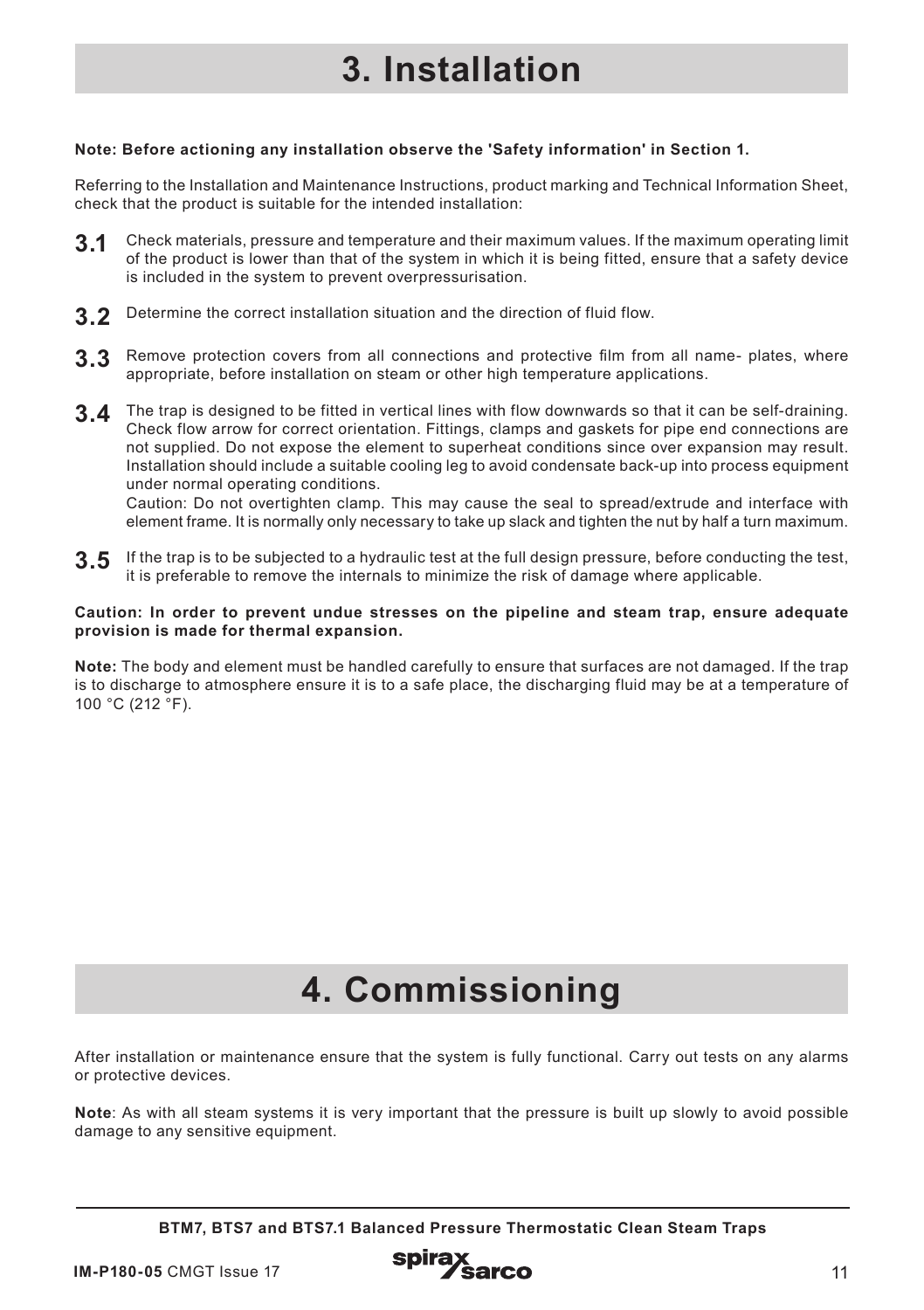# **5. Operation**

The operation relies on a stainless steel capsule that is filled with a WFI temperature sensing fluid. During cold or start-up conditions the capsule will be fully open allowing large volumes of air, condensate and/or CIP fluid to be drained. As the system approaches steam temperature the fluid in the capsule expands and the valve closes the trap to prevent live steam loss. This closure occurs very close to steam temperature to ensure efficient drainage of the system.

# **6. Maintenance**

**BTS7 and BTS7.1 are sealed non-maintainable units.**

**Note: Before actioning any maintenance programme observe the 'Safety information' in Section 1.**

# **6.1 General information**

Before undertaking any maintenance on the trap it must be isolated from the supply line and return line and any pressure allowed to safely normalise to atmosphere. The trap should then be allowed to cool. When reassembling, ensure that all joint faces are clean. Always ensure the correct tools, safety procedures and protective equipment are used at all times.

### **6.2 How to fit new internals (BTM7 only):**

- **-** Remove nuts and bolts (**5**).
- **-** The end connection (**4**) with internal seat, 'O' ring (**3**) and element assembly (**2**) can then be removed for cleaning or replacement. Ensure that the element assembly (**2**) on reassembly is fitted in the correct position (see Figure 6).
- **-** Reassemble using a new 'O' ring (**3**) and with the valve head in position to close onto the seat orifice.
- **-** Replace nuts and bolts (**5**) and tighten them to the recommended torque (see Table 1) and put back into service.
- **-** Open isolation valves slowly until normal operating conditions are achieved.
- **-** Check for leaks.

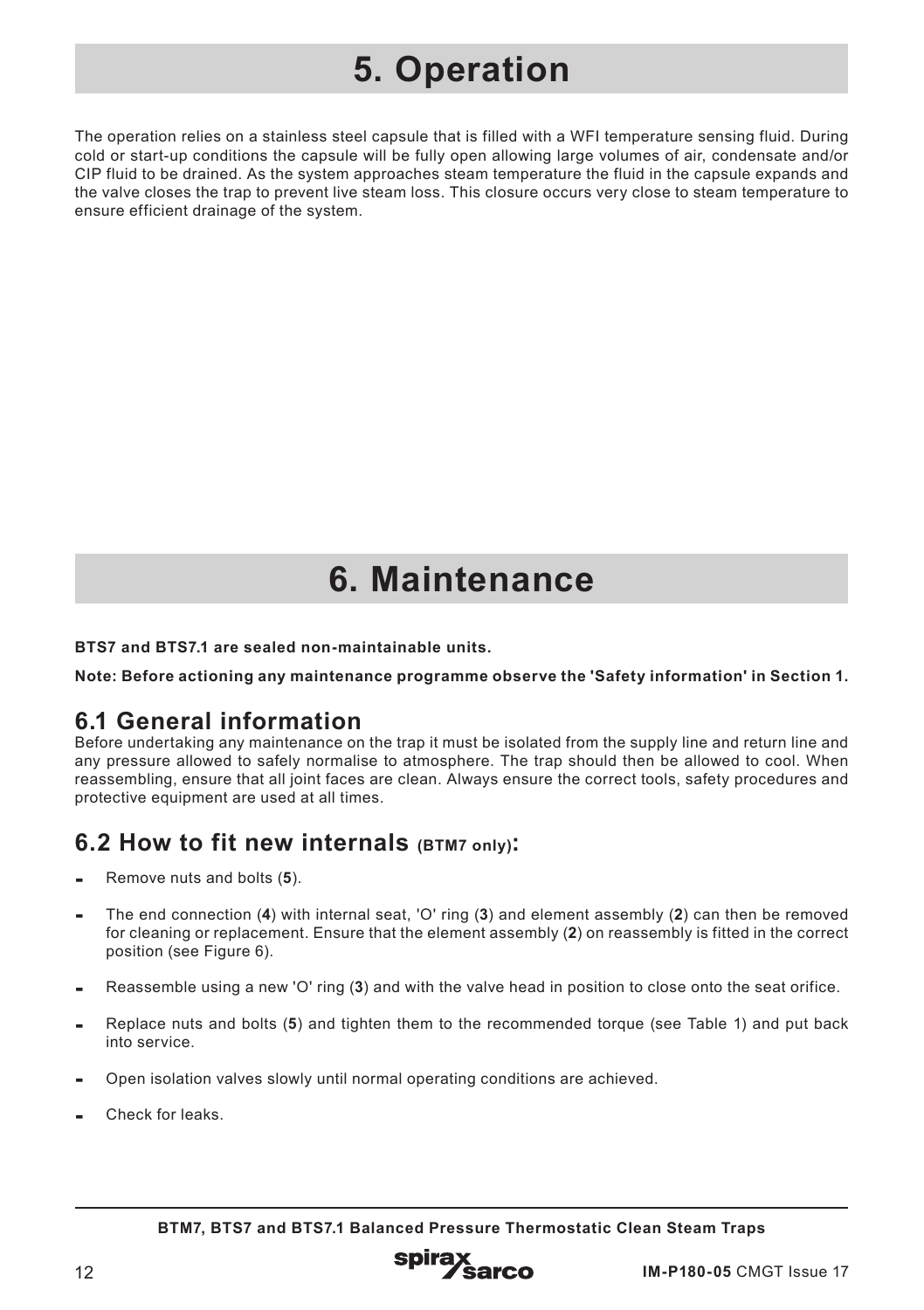

**Fig. 6 BTM7**

# **Table 1 Recommended tightening torques**

| Item Part           | or<br>mm | ⊷              | N <sub>m</sub> | (lbf ft)      |
|---------------------|----------|----------------|----------------|---------------|
| Nuts and bolts<br>5 | 8 A/F    | M <sub>5</sub> | $3 - 4$        | $(2.5 - 3.0)$ |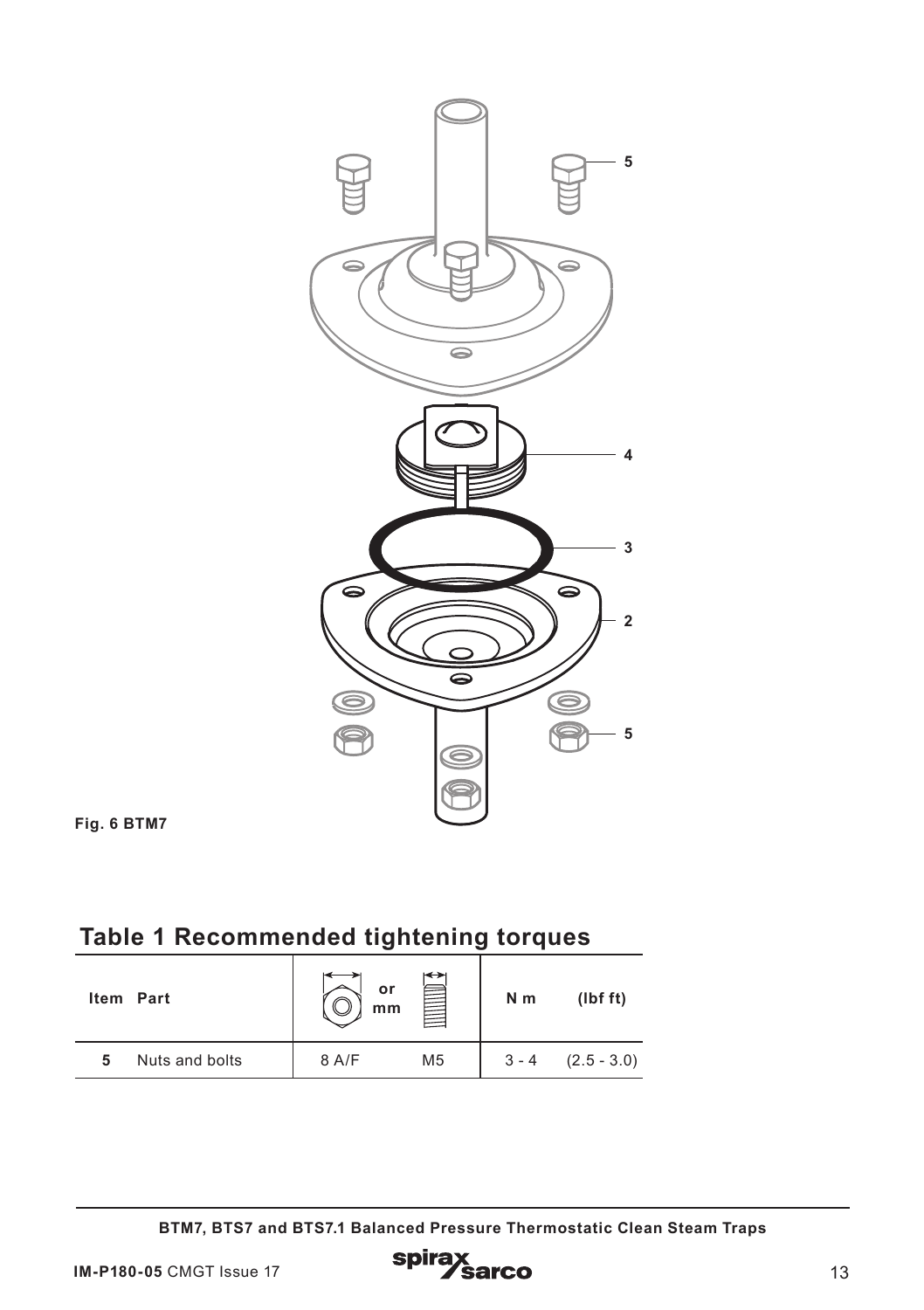# **7. Spare parts**

**BTM7 only -** Available spares are shown in solid outline. Parts drawn in a grey line are not available as spares.

#### **Available spares**

| Capsule element assembly |  |
|--------------------------|--|
| 'O' ring (packet of 3)   |  |
| Body with seat (outlet)  |  |

#### **How to order spares**

Always order spares by using the description given in the column headed 'Available spares' and state the size, type and end connection of the trap.

**Example:** 1 - Body with seat (outlet) for a Spirax Sarco **½**" BTM7 stainless steel thermostatic steam trap having screwed NPT connections.



**Fig. 7 BTM7**

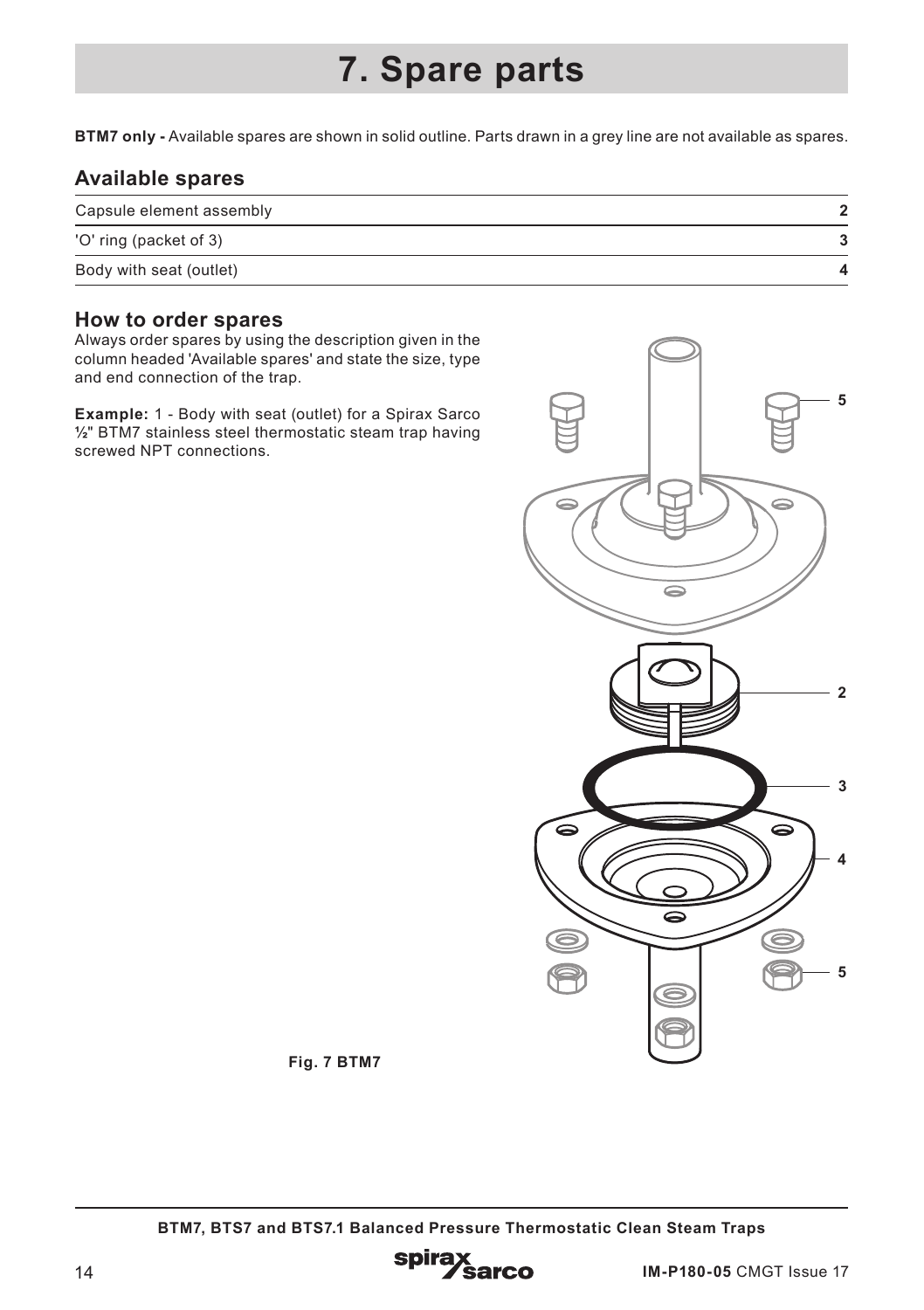